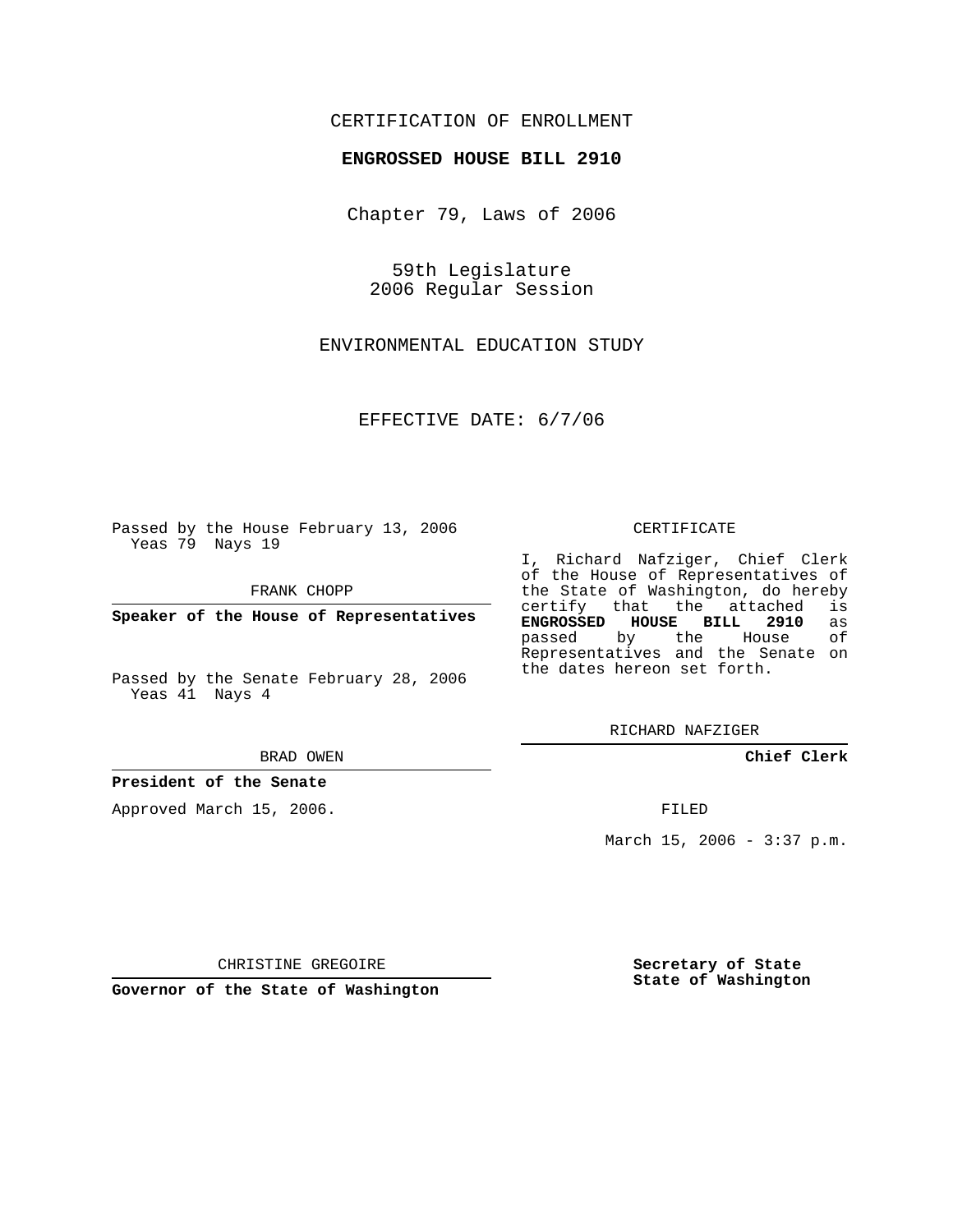## **ENGROSSED HOUSE BILL 2910** \_\_\_\_\_\_\_\_\_\_\_\_\_\_\_\_\_\_\_\_\_\_\_\_\_\_\_\_\_\_\_\_\_\_\_\_\_\_\_\_\_\_\_\_\_

\_\_\_\_\_\_\_\_\_\_\_\_\_\_\_\_\_\_\_\_\_\_\_\_\_\_\_\_\_\_\_\_\_\_\_\_\_\_\_\_\_\_\_\_\_

Passed Legislature - 2006 Regular Session

**State of Washington 59th Legislature 2006 Regular Session**

**By** Representatives Quall, Talcott, P. Sullivan, Shabro, Santos, Hunt, Anderson and Kenney

Read first time 01/16/2006. Referred to Committee on Education.

 AN ACT Relating to studying environmental education; and creating a new section.

BE IT ENACTED BY THE LEGISLATURE OF THE STATE OF WASHINGTON:

 NEW SECTION. **Sec. 1.** (1) The office of superintendent of public instruction shall conduct an environmental education study in partnership with public and private entities invested in strategies to reach every student, family, and community with quality environmental education experiences. The study shall provide empirical evidence, exemplary models, and recommendations focused on:

(a) Career development;

(b) Good citizenship as proven through service learning;

 (c) Graduation requirements, specifically addressing senior culminating projects;

(d) Underserved youth and demographic groups; and

 (e) Models of professional development for community-based service organizations including state and local agencies.

 (2) The study in this section shall provide findings and recommendations useful to the Washington state comprehensive environmental education plan, a comprehensive public-private endeavor